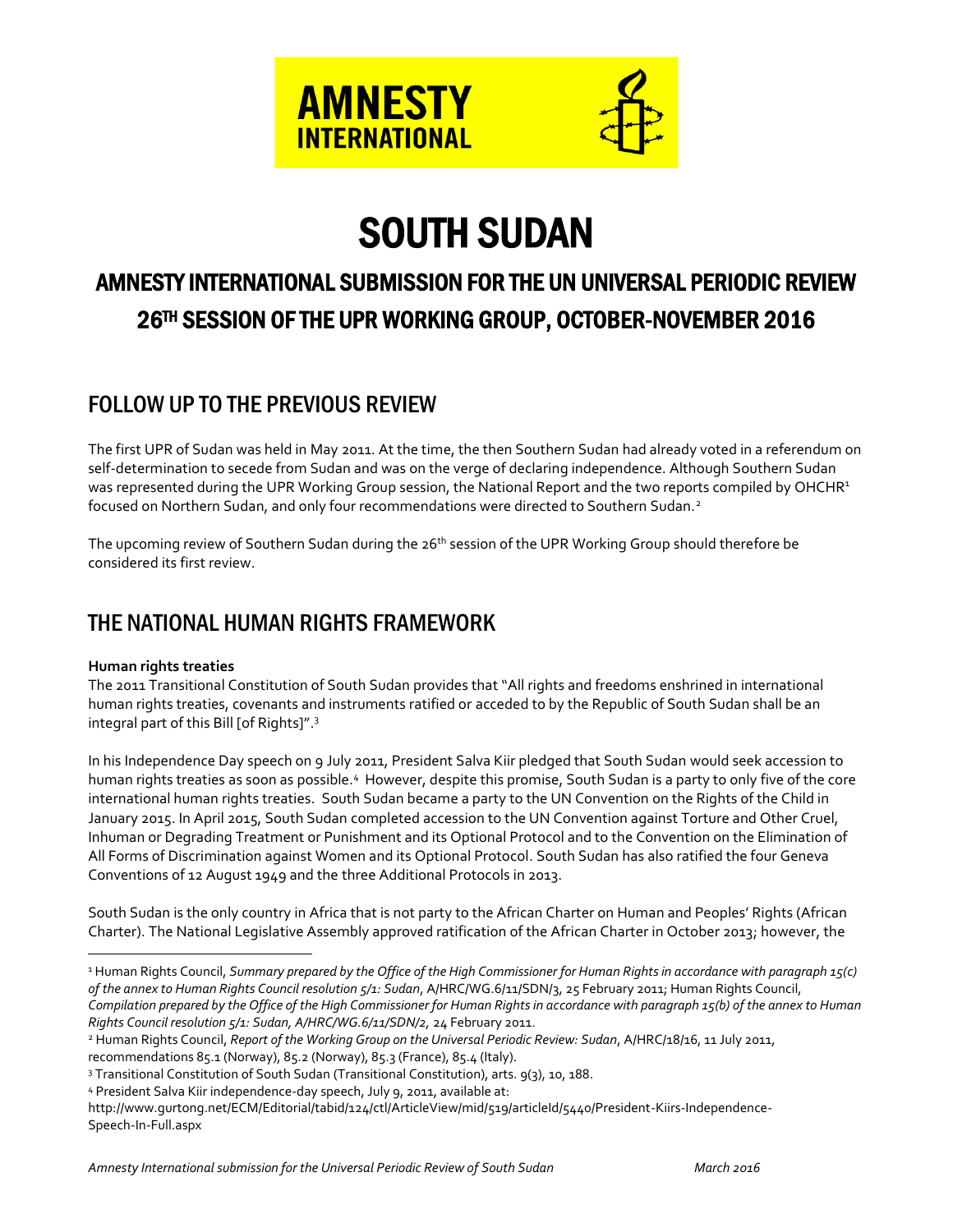government has yet to deposit the instrument with the African Union. Similarly, the National Legislative Assembly voted to accede to the African Charter on the Rights and Welfare of the Child and the AU Convention Governing the Specific Aspects of Refugee Problems in Africa in 2014; however, the government has failed to finalize the accession by depositing the instruments. The failure to complete the ratification of these instruments raises concerns about South Sudan's commitment to promote and protect human rights in the country.

#### **National Security Service Act**

In October 2014, South Sudan's National Legislative Assembly passed a National Security Service (NSS) Bill that granted the NSS sweeping powers to arrest, detain, conduct searches, and seize property, without adequate judicial oversight or safeguards against the abuse of such powers. The Bill also did not specify that detainees may only be held in official places of detention nor did it guarantee basic due process rights, such as the right to counsel or to be tried within a reasonable period of time. In March 2015, the Minister for Justice announced that the NSS Bill had entered into effect and become an Act, as the president had not given his assent or returned it to parliament within the prescribed thirty-day period. 5

#### **Crimes under international law**

Torture, enforced disappearance, genocide and crimes against humanity are not criminalized under South Sudanese law. This is inconsistent with South Sudan's obligations under customary international law. The failure to criminalize torture also breaches South Sudan's obligations as a state party to the Convention against Torture and Other Cruel, Inhuman or Degrading Treatment or Punishment. A Penal Code Amendment Bill, currently under consideration by the National Legislative Assembly, seeks to fill some of the legislative gaps by criminalizing genocide, war crimes and crimes against humanity; <sup>6</sup> however, the definitions of these crimes do not conform to internationally agreed definitions. The Bill also does not include provisions for command responsibility, the irrelevance of official capacity, and the non-applicability of amnesties, pre-conviction pardons and immunities.

#### **South Sudan Human Rights Commission**

South Sudan's Transitional Constitution establishes a national human rights institution, the South Sudan Human Rights Commission, mandated to monitor, document and report on human rights. The Commission issued its first report on conflict-related violations in March 2014; however, this is based largely on secondary information and research undertaken in Juba, as the human rights monitors were unable to conduct field investigations in Unity, Jonglei or Upper Nile states. Since March 2014, the South Sudan Human Rights Commission has not released any reports.

#### **The death penalty**

 $\overline{a}$ 

South Sudan's Transitional Constitution permits the death penalty as punishment for "extremely serious offenses". <sup>7</sup> The most common conviction resulting in the death penalty is for murder. Under the Penal Code, sentences of death can also be imposed upon conviction for other acts, including treason, acts of insurgency, banditry, sabotage or terrorism that results in the death of a person. The Geneva Conventions Act and the National Security Service Act also include the death penalty as a punishment for certain crimes. In 2015, South Sudan carried out at least five judicial executions, at least 17 people were sentenced to death, and by the end of the year there were at least 305 people on death row.

The death penalty violates the right to life and is the ultimate cruel, inhuman and degrading punishment. In addition, the pervasive challenges to the justice system in South Sudan mean that the state cannot guarantee the right to a fair trial, making the imposition of the death penalty a particularly egregious violation of the right to life.

# THE HUMAN RIGHTS SITUATION ON THE GROUND

<sup>6</sup> The bill also includes a provision on war crimes, though these are already penalized under the 2012 Geneva Conventions Act.

<sup>7</sup> Transitional Constitution, art. 21(1).

<sup>5</sup> Transitional Constitution, art. 83(1) "Any bill approved by the National Legislature shall not become a law unless the President assents to it and signs it into law. If the President withholds assent for thirty days without giving reasons, the bill shall be deemed to have been so signed."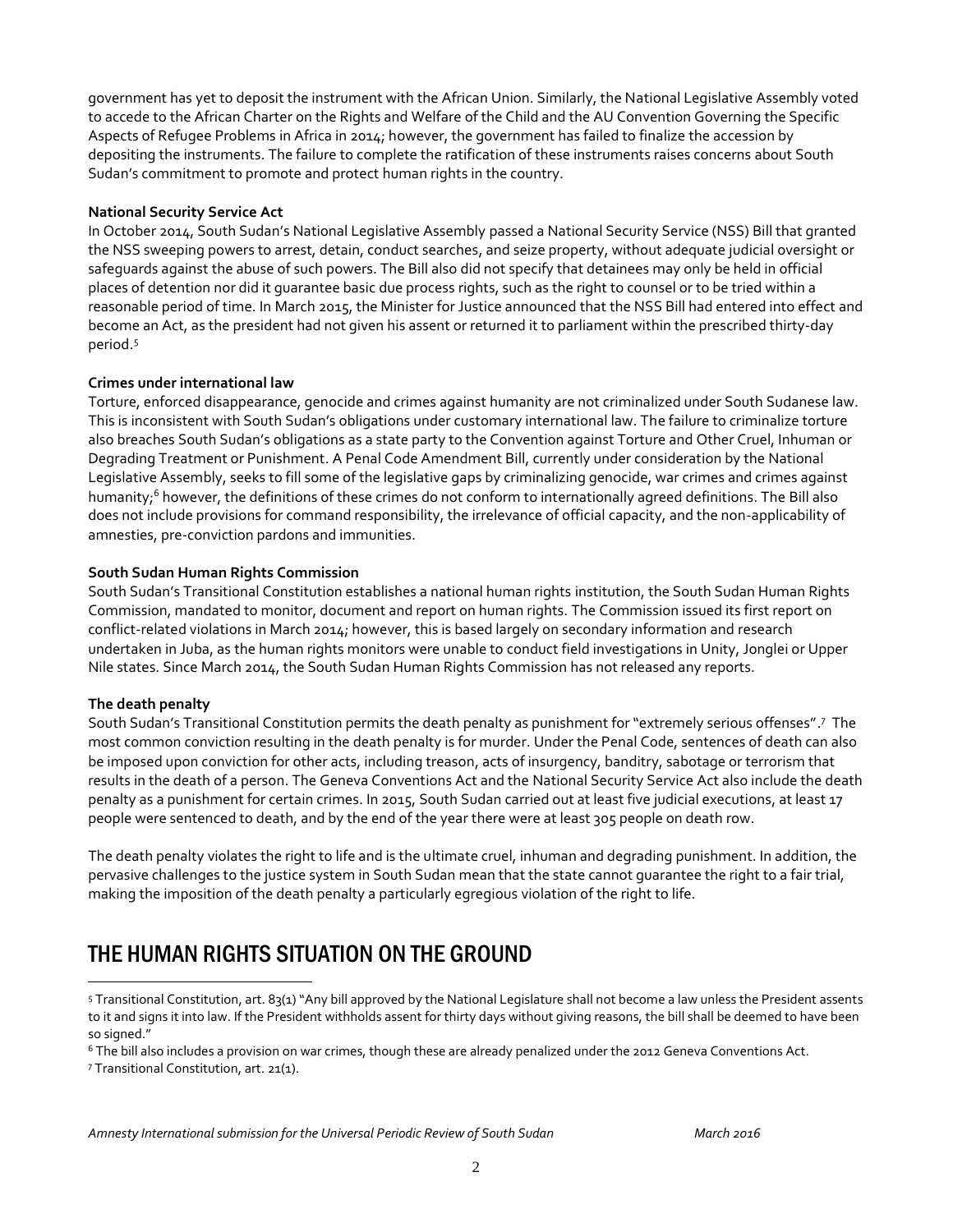#### **Restrictions on the right to freedom of expression and association**

South Sudan's Transitional Constitution (2011) recognises the right to freedom of expression and freedom of the media. It states that "every citizen shall have the right to freedom of expression, reception and dissemination of information, publication and access to the press without pre-justice to public order, safety or morals as prescribed by the law".<sup>8</sup>

However, the space for journalists, human rights defenders and civil society to do their work freely has continuously shrunk, especially since the start of the conflict in December 2013. Government authorities, especially the National Security Services, regularly harass, intimidate, and arbitrarily detain journalists and people who publicly criticize the government. The National Security Service has also shut down newspapers and seized entire print-runs several times.

Joseph Afandi, a journalist with the *El Tabeer* daily newspaper was arrested and detained by the National Security Service on 29 December 2015 and kept in incommunicado detention without charge at the NSS headquarters in Juba until 19 February when he was released.<sup>9</sup> His arrest was linked to an article published in *El Tabeer* on 23 December 2015 in which he criticised the ruling party, the Sudan People's Liberation Movement (SPLM). Joseph Afandi reports that he was subjected to torture and ill-treatment while in detention. After his release, Joseph Afandi was abducted on 4 March 2016 by unidentified men and taken to an unknown location where he was interrogated him about his writing, beaten, and had molten plastic dripped on his legs. On 8 March, he was left in a cemetery. The government announced that there would be an investigation; however, there has been no announcement of the outcome of any investigation.

The print version of the *Nation Mirror* was closed down in January 2015 after a photo of former Vice-President Machar was placed above one of President Kiir. Reporter Peter Julius Moi was shot dead in Juba on 19 August, only days after President Kiir threatened to kill reporters "working against the country", in a statement that the government spokesperson later said was quoted out of context.<sup>10</sup> George Livio, a journalist with *Radio Miraya*, has been held in NSS detention without charge or trial since his arrest in August 2014 on accusations of collaborating with rebels.<sup>11</sup>

The government authorities have not taken steps to hold accountable state security services responsible for violations of the right to freedom of expression.

The authorities have also increasingly clamped down on members of civil society, particularly those documenting and reporting on human rights, despite constitutional guarantees of the right to freedom of association.<sup>12</sup> On 3 December 2015, 13 civil society members were arrested in Wau, Western Bar el Ghazal state, after they signed a joint petition to the Mayor of Wau municipality. The joint petition raised concerns about the conduct of the security forces towards civilians in a number of localities of Wau, in particular that they were beating and shooting civilians and looting their property. They urged the Mayor to take action. By 8 December 2015, all 13 members had been released without charge.

#### **Arbitrary arrest and detention**

The Transitional Constitution establishes the civilian police service as the only law enforcement authority in South Sudan and explicitly prohibits the armed forces from having "any internal law and order mandate except as may be requested by the civilian authority when necessity so requires".<sup>13</sup> The National Security Service is mandated by the Transitional Constitution to "focus on information gathering, analysis and advice to the relevant authorities";<sup>14</sup> however, despite these provisions, the security agencies, particularly the National Security Service, arbitrarily detain perceived government opponents without charge or trial, sometimes for over a year. Detainees are reported to have been

 $\overline{a}$ 

<sup>14</sup> Transitional Constitution, arts. 159(e), 160(4).

<sup>8</sup> Transitional Constitution, art. 24(1).

<sup>9</sup> Amnesty International, *Journalist held in incommunicado detention* (Index: AFR 65/3319/2016); Amnesty International, *Journalist released without charge* (Index: AFR 65/3480/2016).

<sup>10</sup> Sudan Tribune, *"South Sudan Journalist shot dead after President Kiir threatened killing journalists*"*,* 20 August 2015, available at: [http://www.sudantribune.com/spip.php?article56126,](http://www.sudantribune.com/spip.php?article56126) accessed 26 March 2016.

<sup>11</sup> Amnesty International Report 2015/16, *The State of the world's human rights* (Index: POL 10/2552/2016) p. 322-323.

<sup>12</sup> Transitional Constitution, Article 25 (1): "Every person shall have the right to freedom of association with others including the right to form or join political parties, associations and trade or professional unions for the protection of his or her interests."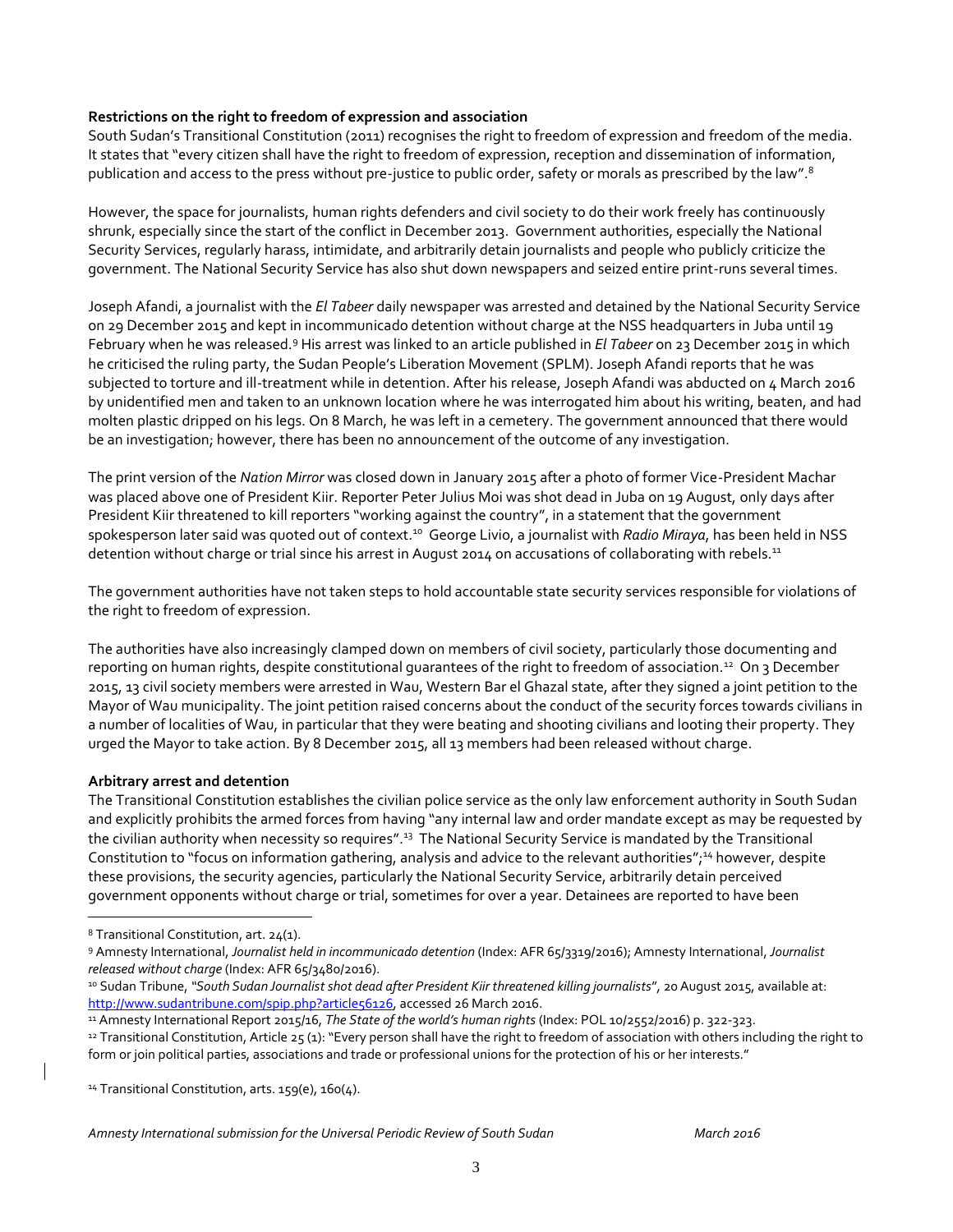subjected to torture and other ill-treatment and have no access to legal counsel.

For example, Professor Leonzio Angole Onek has been arbitrarily detained by the National Security Service since 7 December 2015. He was arrested by armed NSS officers on his way home from the university and taken to the NSS headquarters in Juba. He has not been charged with any offence, nor has he been presented before a competent judicial authority. The former governor of Western Equatoria state, Joseph Bangasi Bakosoro, has also been in NSS detention since 22 December 2015 and has not been charged with any offence or presented in court.

#### **The internal armed conflict**

In the context of the internal armed conflict that erupted in December 2013, both government and opposition forces have committed crimes under international law that may amount to war crimes and crimes against humanity. They have attacked civilians sheltering in hospitals and places of worship, executed captured fighters, abducted and arbitrarily detained civilians, burned down homes, damaged and destroyed medical facilities, looted public and private property as well as food stores and humanitarian aid, and recruited children to serve in their armed forces. Parties to the conflict have also regularly attacked, detained, harassed and threatened humanitarian aid workers and UNMISS<sup>15</sup> staff.

Sexual and gender-based violence is widespread in the context of the conflict, including cases of sexual slavery and gang rape, including of girls as young as eight years old. There have also been cases of men and boys being castrated.

#### **The criminal justice system**

A lack of capacity, inadequate training and lack of independence of police, prosecutors and judges give rise to serious human rights violations in the administration of justice, such as arbitrary arrest and detention and prolonged pre‐trial detention. South Sudan does not guarantee access to legal counsel for individuals accused of criminal offences, including those facing the death penalty. The prisons are overcrowded and dirty and inmates are subject to ill-treatment and are not provided with adequate food, water, or access to health care.

#### **Impunity for human rights violations**

The limited capacity of the criminal justice system coupled with a lack of political will to ensure accountability has resulted in widespread impunity for violations of human rights and humanitarian law.

The government has so far failed to hold anyone suspected of criminal responsibility to account for crimes committed in the context of the internal armed conflict, nor has it conducted thorough and impartial investigations into these crimes. While the government claims to have conducted multiple investigations into conflict-related abuses, the result of these have not been published, criminal proceedings have not been initiated, and no government officials have been suspended.

For example, in January 2014 President Salva Kiir established a committee to investigate human rights abuses allegedly committed during an attempted coup on 15 December 2013. The committee's eight members were selected by the President's office, its activities were funded by the presidency, and it was mandated to report directly to the President. The committee submitted a report to the President in December 2014, but this has yet to be made public.

#### **Right to mental health services**

 $\overline{a}$ 

The human rights abuses suffered and witnessed in South Sudan have had severe repercussions on the mental health of many people. Recent studies have found extremely high levels of post-traumatic stress disorder among South Sudanese populations.<sup>16</sup> However, despite an overwhelming need, mental health services are almost non-existent in South Sudan.

<sup>&</sup>lt;sup>15</sup> United Nations Mission in South Sudan

<sup>&</sup>lt;sup>16</sup> A 2015 study by the South Sudan Law Society (SSLS) and the United Nations Development Programme (UNDP) found that 41 percent of the 1,525 respondents researchers spoke to across six states and Abyei exhibited symptoms consistent with a diagnosis of post-traumatic stress disorder (PTSD). The survey used the Harvard Trauma Questionnaire (HTQ) to assess 16 types of traumatic events and PTSD symptoms. South Sudan Law Society et al., *Search for a New Beginning: Perceptions of Truth, Justice, Reconciliation and Healing in South Sudan*, October 2015, p. vii, available at: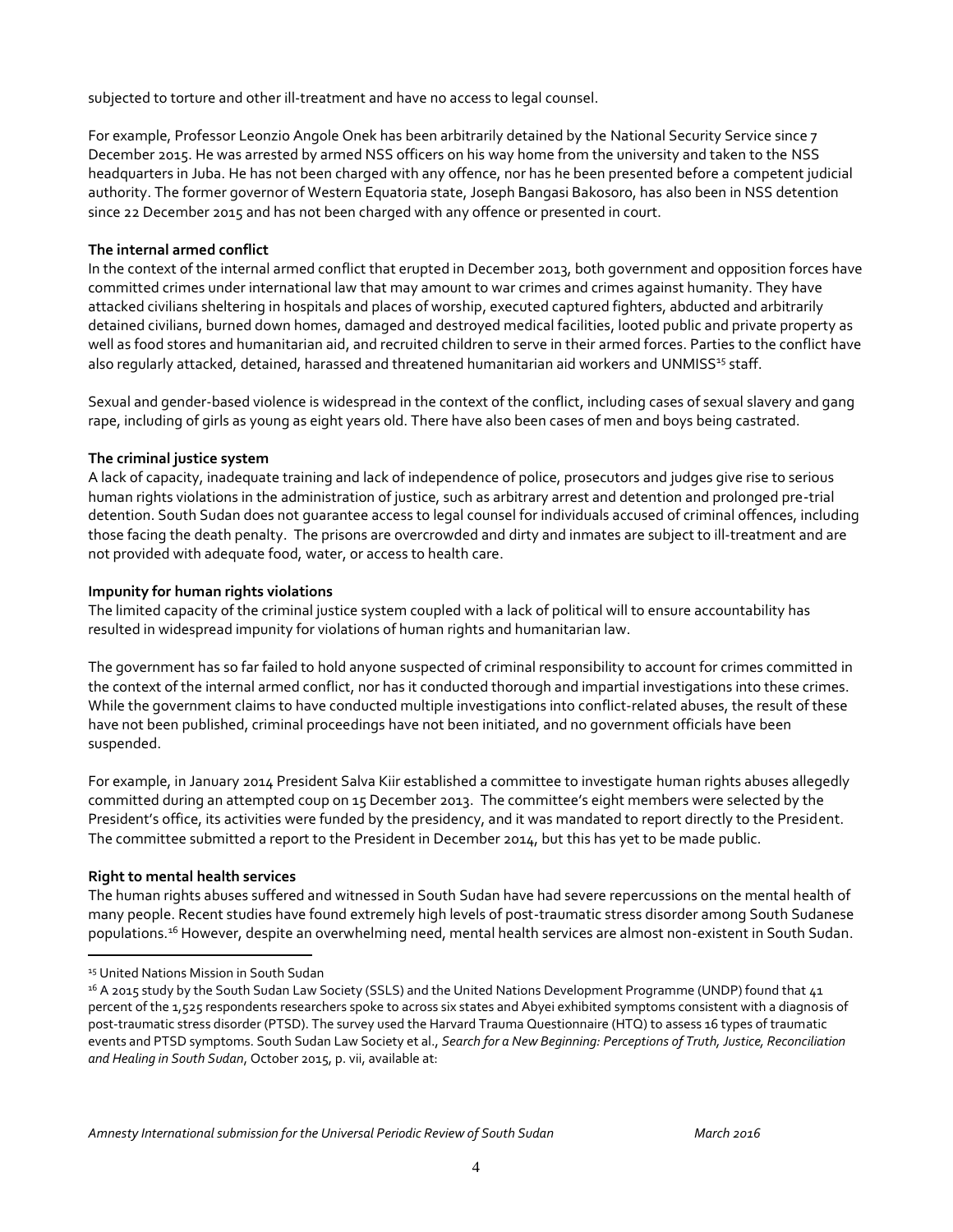Only one public hospital in the country provides psychiatric care, with only 12 beds in its in-patient ward. People with serious mental health disabilities are routinely incarcerated in prisons. They are not provided adequate medical care, and are often held chained, naked or in solitary confinement.

### RECOMMENDATIONS FOR ACTION BY THE STATE UNDER REVIEW

#### **Amnesty International calls on the Government of South Sudan to:**

#### *Human Rights Treaty Ratification*

 Complete ratification or accession to human rights treaties, including the International Covenant on Civil and Political Rights, the International Covenant on Economic, Social and Cultural Rights, the International Convention for the Protection of all Persons from Enforced Disappearance, the Convention on the Rights of Persons with Disabilities, the African Charter on Human and Peoples' Rights, the African Charter on the Rights and Welfare of the Child, and the Protocol to the African Charter on the Rights of Women in Africa.

#### *National Security Service Act*

 Review and amend the National Security Service Act to limit the powers of the National Security Service to "information gathering, analysis and advice to the relevant authorities", as provided in the Transitional Constitution; to explicitly exclude from the NSS powers to arrest, detain, conduct searches, seize property and use force; and to ensure that the Act complies with international, regional and national human rights standards.

#### *Failure to Provide for Crimes under International Law*

 Enact and enforce legislation that defines and criminalizes torture, enforced disappearance, genocide and crimes against humanity, in full compliance with international law, and ensure that such legislation also provides for command responsibility, the irrelevance of official capacity, and the non-applicability of statute of limitations, amnesties, pre-conviction pardons and immunities.

#### *South Sudan Human Rights Commission*

 Ensure that the South Sudan Human Rights Commission is provided with all necessary financial, logistical and technical support in order to effectively monitor, document and publicly report on the human rights situation in the country, particularly violations related to the internal armed conflict.

#### *The death penalty*

 Place an immediate moratorium on use of the death penalty with a view to its abolition and commute all death sentences.

#### *Restrictions on freedom of expression and association*

- Increase the space for independent human rights monitoring and reporting, including by providing full and unimpeded access for journalists, human rights organizations and other members of civil society to all areas of the country, including conflict-affected areas;
- **IMMED 19 Immediately cease activities restricting freedom of expression, including threats, harassment, torture and** arbitrary detention of journalists and members of civil society;
- Conduct prompt, effective and impartial investigations into all allegations of threats and attacks against journalists and members of civil society and hold those responsible to account in accordance with international standards for fair trial.

#### *Arbitrary arrest and detention*

 $\overline{a}$ 

http://www.ss.undp.org/content/dam/southsudan/library/Rule%20of%20Law/Perception%20Survey%20Report%20Transitional%20Ju stice%20Reconciliation%20and%20Healing%20-.pdf